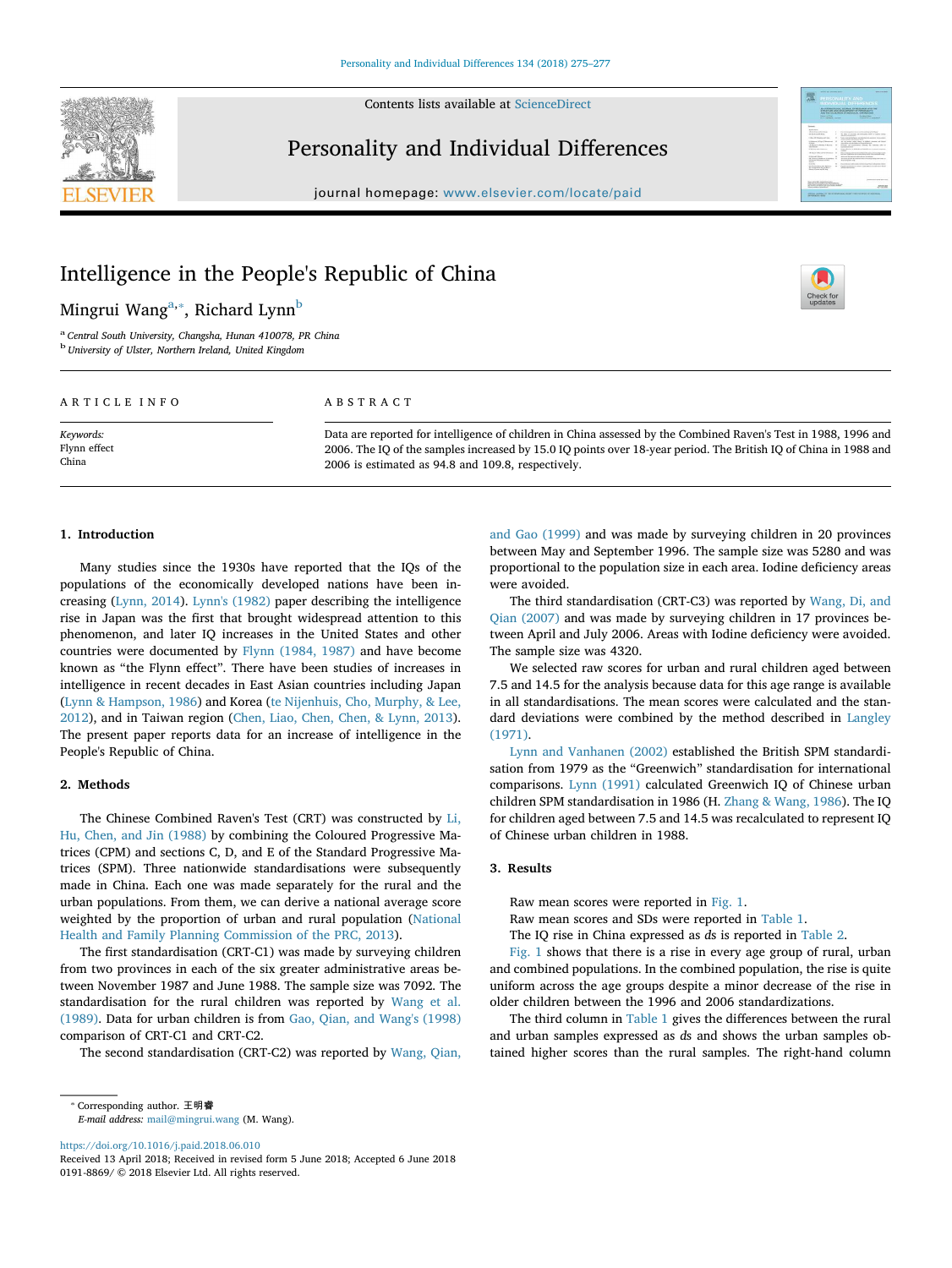

Fig. 1. Mean scores on the combined Raven's Test in China.

Table 1 Mean scores and SDs on the combined Raven's Test in China.

| Year                     | Rural         | Urban         | d    | Total |
|--------------------------|---------------|---------------|------|-------|
| 1988                     | 38.82 (15.52) | 47.25 (14.26) | 0.55 | 41.00 |
| 1996                     | 44.56 (14.34) | 51.12 (12.55) | 0.47 | 46.56 |
| 2006                     | 51.32 (10.96) | 57.30 (8.48)  | 0.60 | 53.97 |
|                          |               |               |      |       |
| Table 2                  |               |               |      |       |
| IQ rise expressed as ds. |               |               |      |       |
| Year                     |               | Rural         |      | Urban |
| 1988-1996                |               | 0.38          |      | 0.29  |
| 1996-2006                |               | 0.53          |      | 0.58  |
| 1988-2006                |               | 0.93          |      | 0.86  |
|                          |               |               |      |       |

gives the combined score weighted by the ratio of urban and rural population at each time as the percentage of urban population increased from 25.8% in 1988 to 44.3% in 2006.

Thus, the IQ rise expressed as *d*s over the 18 years was 0.93*d* for the rural samples and 0.86*d* for the urban samples. These are equivalent to 14.0 and 12.9 IQ points, respectively. From the IQ difference between the urban and the rural samples in 1988, IQ rises in each year, and the ratios of rural and urban population, we can calculate 15.0 points rise for the combined population. Note, as the ratio of urban population increased in these years, the rise for the total population is higher than the respective rises in each population.

## 4. Discussion

There are four points of interest in this study. First, we can see a large rise in scores on the CRT from 1988 to 2006 amounting to 8.3 IQ points a decade over 18-year period. This increase is comparable to that in Japan (7.7 points per decade, 1953–1960) and South Korea (7.7 points per decade, 1980s and 1990s), but greater than that reported in Taiwan region (2.45 IQ points per decade, 1990s and 2000s). We can see an increase of the rise in every age groups of Chinese children, which is in contrast with the British children, where the rise between 1979 and 2008 is much more pronounced in younger children (10 for

7.5-to-8.5-year-olds) than older children (0 for 13.5-to-14.5-year-olds) (Lynn, 2009). It suggests a genuine rise of intelligence rather than children starting to reach a level at a younger age.

Second, these increases of intelligence have generally been attributed to better health and nutrition, more and better education and rising standards of living (Lynn, 1990; Rindermann, Becker, & Coyle, 2016; Wicherts, Borsboom, & Dolan, 2010). There have been considerable improvements in these in recent decades in China. GDP per capita increased from \$284 in 1988 to \$2099 in 2006 (World Bank, 2018), implying a rising standard of living. Food production increased in China and food deficiency has declined (Zhang et al., 2011). The prevalence of stunting declined from 8.6% and 24.15% in 1985 to 2.9% and 7.5% in 2005 for urban and rural children, respectively (Ji, 2008, 2009). Parents also have had a longer education than before (Yang, 2002) and their children have enjoyed a rearing environment with better educated parents.

Intelligence has been regarded as the cause of economic growth because it improves job performance, innovation, and management, which are determinants of economic growth (Lynn & Vanhanen, 2002; Meisenberg, 2014). The revised Chinese IQ in the 1990s is still higher than the world's average IQ (Becker, 2018), which may explain China's rapid economy development. From a 1.7% share of world's GDP in 1978 (World Bank, 2018), China has been contributing a third to the global economic growth in 2016 (Xinhua, 2017) and is expected to overtake the USA as the largest economy in the world in 2032 (O'Brien, 2017). However, other past planned economies like the Soviet Union did not have such a rapid development after transforming into market economies despite their phenotypic IQ was similar to the revised Chinese IQ in the 1990s (Lynn & Vanhanen, 2002). Because of its large size and the recent rise in both intelligence and economy, China is an important case in the study of the interplay between economic growth and intelligence and deserves further investigation.

Third, urban children obtained higher IQs than rural children in all three standardisations shown as *d*s in Table 1. The average of the 3 years is 0.54*d* and is equivalent to 8.2 IQ points. It has frequently been found that urban samples obtain higher IQs than rural samples. For example, in 79 provinces of the Russian Federation, there was a correlation of 0.43 between intelligence and urbanisation (Grigoriev, Ushakov, Valueva, Zirenko, & Lynn, 2016).

Fourth, the studies of the British IQ in China estimated at 105.5